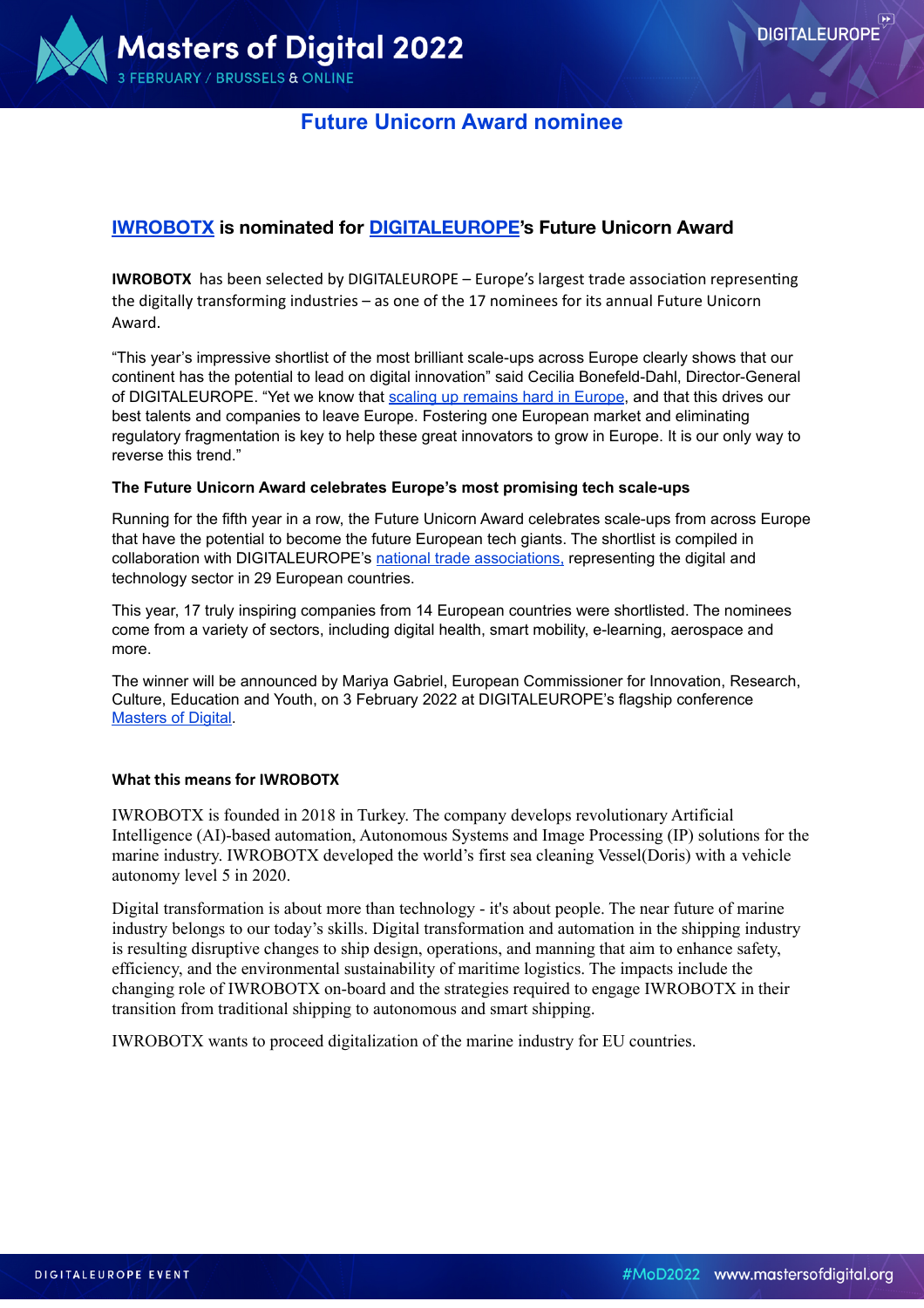

#### **Why European unicorns matter**

"Unicorns" are scale-ups valued at over one billion dollars. In the modern economy, digital companies get exponential advantages as they scale, as their economic value also rises. Unicorns are usually a good indicator of who will likely become a future tech giant.

The Future Unicorn Award is a great opportunity to showcase aspiring European scale-ups that have the potential to become future unicorns, highlighting that Europe has what it takes to become a digital leader. Today, approximately [12% of the world's unicorns](https://www.cbinsights.com/research-unicorn-companies) are based in Europe. While this is a significant growth compared to only 6% in 2014, it is nowhere near enough. DIGITALEUROPE has set a goal for Europe to become home to at least 25% of world's unicorns by 2025 among [its success](https://www.digitaleurope.org/key-indicators-for-a-stronger-digital-europe/)  [indicators](https://www.digitaleurope.org/key-indicators-for-a-stronger-digital-europe/) for digital leadership.



# Europe is home to only 12% of the world's unicorns

It is time for Europe and Turkey to develop a dedicated strategy to empower digital scale-ups. We have the potential to drive entrepreneurship and innovation to the next level, and consolidate a truly Digital Single Market where more and more companies can thrive.

#### **About DIGITALEUROPE**

DIGITALEUROPE is the leading trade association representing digitally transforming industries in Europe. We stand for a regulatory environment that enables European businesses and citizens to prosper from digital technologies. We wish Europe to grow, attract and sustain the world's best digital talents and technology companies. Our membership represents over 35,000 businesses who operate and invest in Europe. It includes 93 corporations which are global leaders in their field of activity, as well as 39 national trade associations from across Europe.

#### **1. Overview**

Running for the fifth year in a row, the Future Unicorn Award celebrates scale-ups from across Europe that have the potential to become the future European tech giants. The shortlist is compiled in collaboration with DIGITALEUROPE's [national trade associations,](https://www.digitaleurope.org/ntas/) representing the digital and technology sector in 29 European countries. 17 companies, including yourselves, have been nominated for the award, out of which 3 finalists will be selected (by the jury of NTAs).

The winner will be announced at [Masters of Digital](https://mastersofdigital.org/), on 3 February 2022 by Mariya Gabriel, Commissioner for Innovation, Research, Culture, Education and Youth. Masters of Digital is DIGITALEUROPE's annual flagship conference, bringing together stakeholders from industry and policy to discuss and debate the key trends and issues in the digital world. At the 2022 edition, we have the pleasure of welcoming President von der Leyen and Executive VP Margrethe Vestager, as well as Commissioner Gabriel as keynote speakers. You can view the full agenda [here.](https://mastersofdigital.org/agenda/)